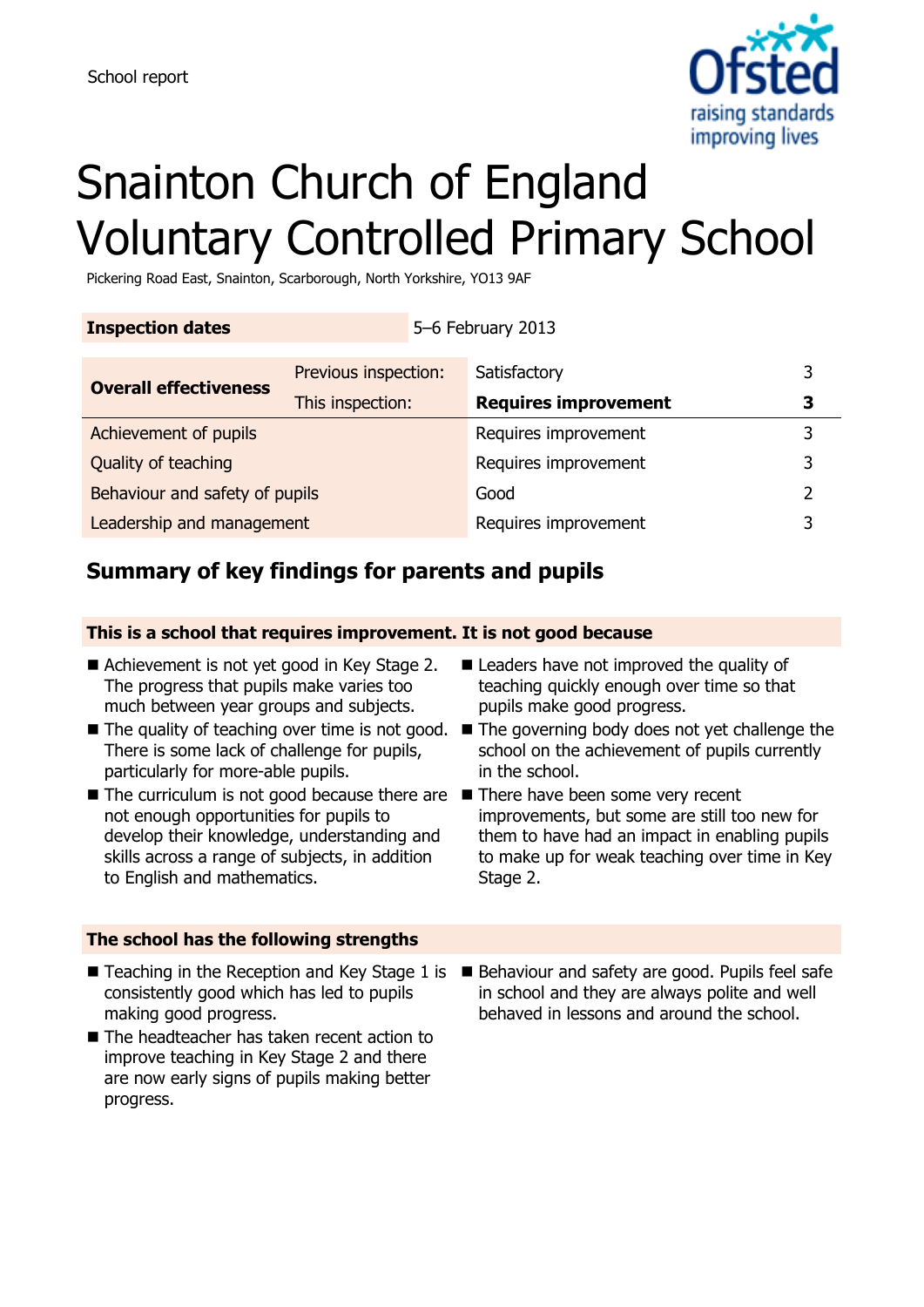# **Information about this inspection**

- The inspector observed five lessons. In addition, he made a number of short visits to lessons and listened to pupils reading.
- Meetings were held with staff, pupils, a representative from the local authority and the Chair of the Governing Body.
- There were insufficient responses to the on-line questionnaire 'Parent View' to be taken into account in this inspection. However, a number of parents were spoken to and the inspector scrutinised a questionnaire that the school had given to parents prior to the inspection.
- The inspector scrutinised a number of documents including school improvement plans, minutes of the governing body meetings and records relating to behaviour, attendance and safeguarding.

# **Inspection team**

Robert Jones, Lead inspector **Additional Inspector**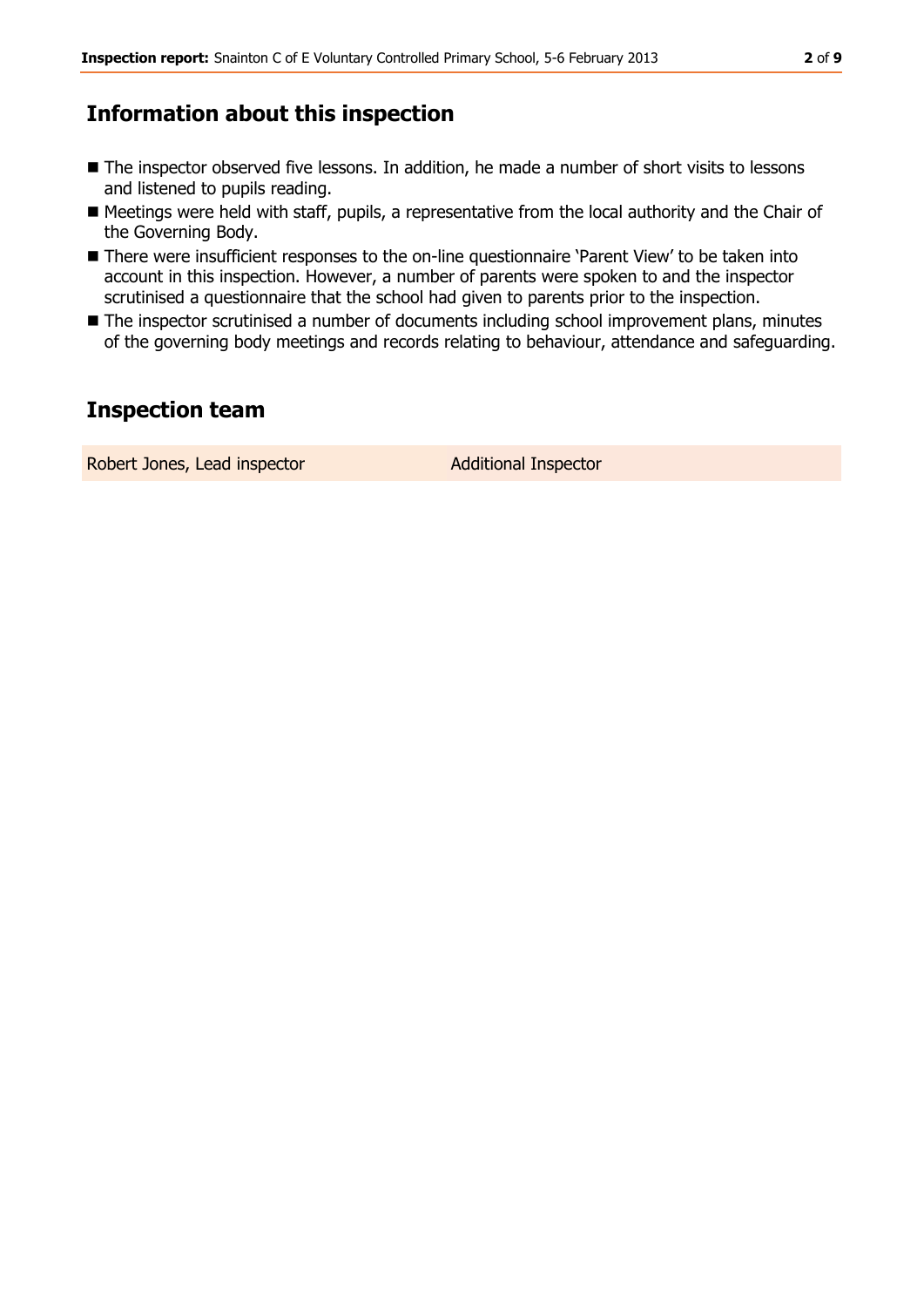# **Full report**

# **Information about this school**

- This is smaller than the average-sized primary school.
- A below average proportion of pupils is eligible for the pupil premium, which provides additional funding for those pupils in local authority care and for pupils known to be eligible for free school meals and children from service families.
- $\blacksquare$  The proportion of pupils with special educational needs and supported through school action is above average.
- $\blacksquare$  The proportion of pupils supported through school action plus and with a statement of special educational needs is below average.
- The majority of pupils are of White British heritage.
- In 2012, the school did not meet the government's current floor standards, which set the minimum expectations for pupils' attainment and progress in English and mathematics.
- One Key Stage 2 class is being taught by two part-time temporary teachers.

## **What does the school need to do to improve further?**

- Improve the quality of teaching in Key Stage 2 and pupils' progress so they become at least good by:
	- ensuring that pupils have sufficient time to read and respond to the feedback they receive in teachers' marking of their work
	- making sure that teachers do not guide learning too much and give pupils more opportunities to work in groups and on their own
	- $-$  offering increased challenge to the more-able pupils.
- Widen pupils' knowledge, understanding and skills by:
	- reviewing the curriculum so that pupils can develop their knowledge, understanding and skills across all subjects and not only in English and mathematics
	- ensuring that pupils develop good skills in using information and communication technology (ICT) across a range of subjects
	- providing better opportunities for pupils to develop their literacy and numeracy skills in different subjects.
- Improve leadership and management so they become at least good by:
	- $-$  ensuring that the governing body has sufficient information on the achievement of pupils so that members are able to challenge the school take appropriate action if any pupils underachieve
	- creating better development plans so that goals set and intended outcomes can be measured easily and accurately by the governing body and the local authority
	- checking the quality of teaching more rigorously so that its overall quality improves at a faster rate.

An external review of governance should be undertaken in order to assess how this aspect of leadership and management may be improved.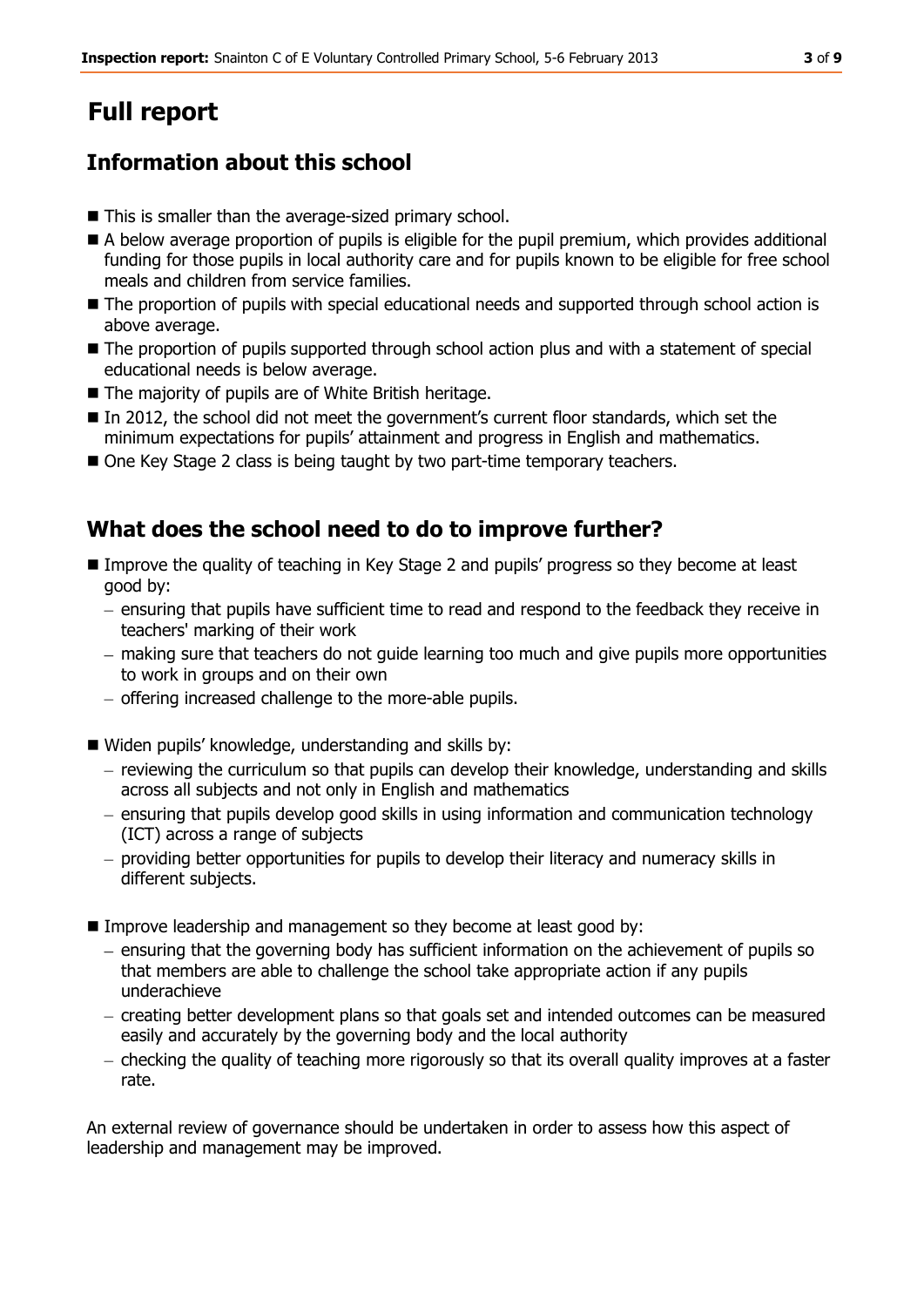# **Inspection judgements**

#### **The achievement of pupils requires improvement**

- Over time, the progress pupils make from their starting points varies too much. This is because the quality of teaching is not consistently good across the school. In 2012, this led to pupils making weak progress in mathematics and English and the floor standards not being met. In 2011, however, pupils had made good progress from their starting points in all subjects.
- On entry to Reception, children generally have social skills and problem-solving skills that are appropriate for their age, but their skills are well below expectations in communication, language and literacy.
- In Year 1 and Year 2, pupils make good progress. They quickly develop a good understanding how sounds relate to their letters and how to apply their mathematical skills to real-life situations.
- Between Year 3 and Year 6, the pace of progress slows so that by the time most pupils reach the end of Year 6, they have not made good progress in English and mathematics.
- Disabled pupils and those who have special educational needs make similar progress to that of their peers. In reading, they make good progress because a well-planned scheme designed to boost pupils' reading skills is having a good impact.
- No pupils who left in Year 6 in 2012 were known to be eligible for the pupil premium. However, inspection evidence indicates that those who are currently in the school, including those eligible for free school meals, are making as much progress as other pupils.
- Pupils' knowledge, understanding and skills in subjects other than English and mathematics require improvement. This is because the school day has not been planned well enough to make sure pupils develop their abilities in a broad range of subjects, including design and technology, geography, history and science. Pupils have some ICT skills although they are generally not as good as they might be as their skills are not developed well across a range of subjects.
- Moreover, there are insufficient opportunities for pupils to improve their mathematics and English skills across all subjects.

#### **The quality of teaching requires improvement**

- Teaching over time in Key Stage 2 has been weak, which has led to pupils not acquiring the knowledge and skills to enable them to achieve well.
- **E** Lessons in Key Stage 2 are sometimes too heavily directed by the teacher, which prevents pupils from being fully involved in their own learning through pair and group work or by working on their own.
- Sometimes, more-able pupils are not challenged as well as they could be and they find the work too easy.
- Recently however, the quality of teaching has improved significantly in Key Stage 2. Pupils are now more fully involved in their own learning, saying they now feel far more confident in asking for help if it is needed.
- The quality of teachers' feedback to pupils in their marking varies in quality, although it is improving significantly overall. However, pupils are not always given the time to read and respond to the feedback that they are given.
- In one mathematics lesson where teaching was outstanding, pupils enthusiastically made up their own algebraic problems for others to solve. Drama is used imaginatively to bring texts alive for pupils. In one lesson, pupils explored emotions in Ted Hughes' poem *The Iron Man* through drama. These are, however, very recent improvements which means that while there is clear evidence that the quality of teaching is improving, it has not yet had enough impact to ensure that pupils make good progress.
- In the Early Years Foundation Stage and Key Stage 1, teaching is consistently of a high standard. Children and pupils work well on their own and can concentrate for long periods of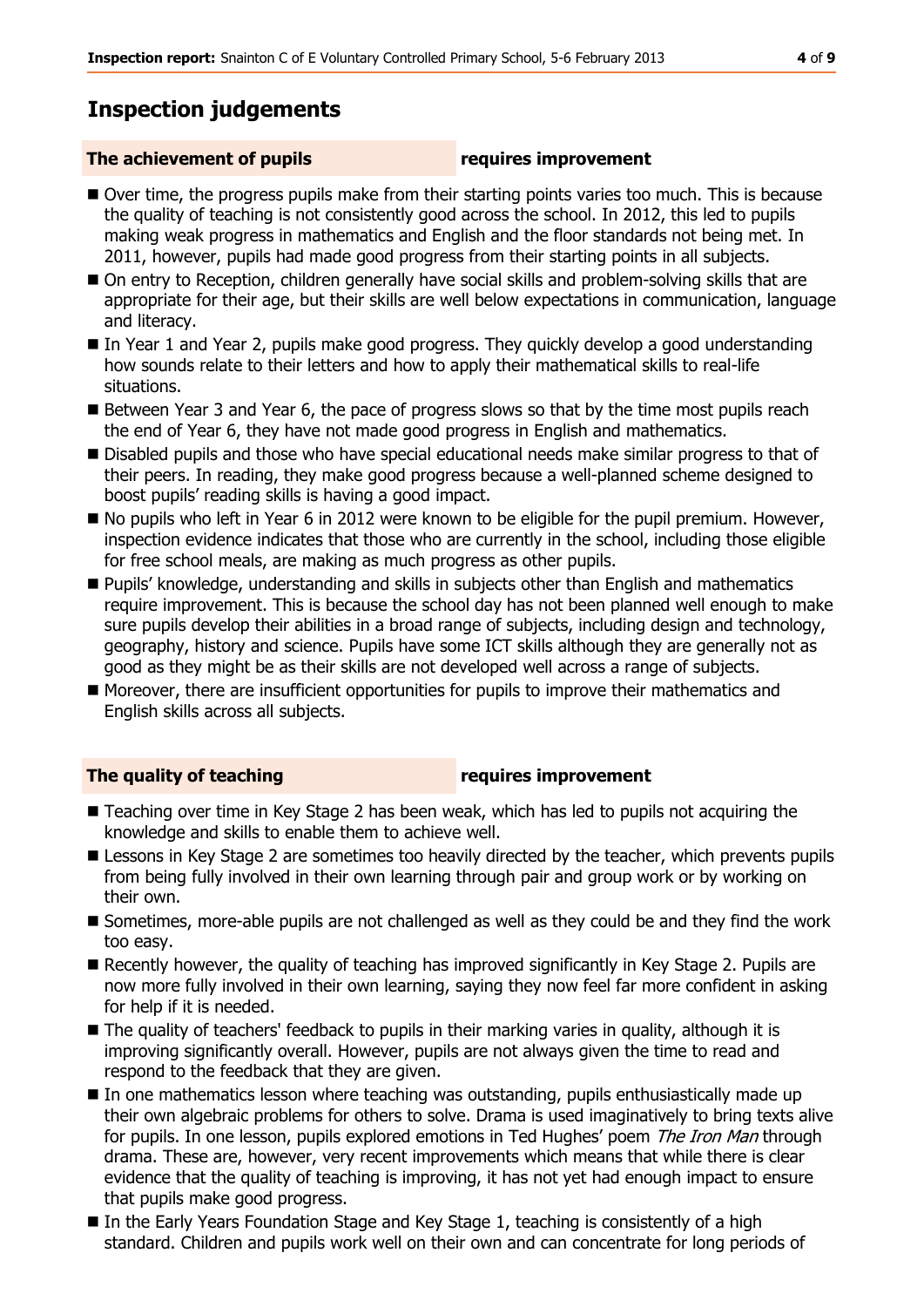time.

■ In Key Stage 1, pupils are questioned well so that they are able to answer in full sentences which improves their speaking skills. The tasks that they are given are carefully designed to meet their different needs and abilities.

#### **The behaviour and safety of pupils are good**

- **Pupils behave courteously towards each other and to adults throughout the school day. They are** adamant that bullying does not happen in school but that if it did, there is always a caring adult to turn to.
- $\blacksquare$  In lessons, pupils apply themselves diligently to their work and, particularly in Key Stage 1, concentrate hard for long periods of time.
- Children who arrive in the Reception show very well-developed social skills and quickly learn to share toys and equipment and to take turns.
- **Pupils understand the nature of cyber safety and about the safe use of the Internet.**
- The school keeps careful logs of behaviour so that school leaders can keep track of patterns of behaviour and take action when it is needed.
- Attendance is average, although a very small minority of pupils are late for school in the morning.

#### **The leadership and management requires improvement**

- School leaders have not, over time, ensured that the quality of teaching is good enough across the whole school and this has led to some pupils underachieving. Similarly, school leaders have not checked that pupils develop their knowledge, understanding and a range of skills across all subjects.
- The curriculum in Key Stage 1 and the Early Years Foundation Stage is good and ensures that children develop skills well both indoors and outdoors. Similarly, the curriculum for disabled pupils and those who have special educational needs is good and particularly so where the school day is carefully customised for those who need the most support.
- A careful audit is regularly undertaken to ensure that the pupil premium benefits the pupils for whom it is intended. A well-planned reading intervention programme is ensuring that these pupils make good progress in their reading.
- The headteacher has recently increased the rigour of the checks made on the quality of teaching and has put in place measures to improve it.
- School development plans have identified the correct areas for improvement but they lack measurable goals so that the governing body and local authority can hold the school closely to account for the actions it takes.
- The school meets all current safeguarding requirements.
- Equal opportunities are promoted by ensuring that any harassment or bullying is tackled decisively whenever it occurs.
- The local authority provides regular support to the school, particularly in improving the quality of teaching in English and mathematics. It has, over time, provided training and support which has contributed to the good teaching and achievement now apparent in Key Stage 1 and Reception.

### **The governance of the school:**

- The governing body has a good understanding of the achievement of pupils who have recently left the school but crucially, its members do not have sufficient information on how well pupils currently in the school are doing. In 2012, pupils' underachievement was not foreseen by the governing body, because its members were not made aware of exactly how well pupils were doing. The governing body makes checks on the spending on the pupil premium regularly. Over time, the governing body has not been as effective as it might be in ensuring that inadequate teaching is tackled robustly. Recently however, it has increased the rigour of its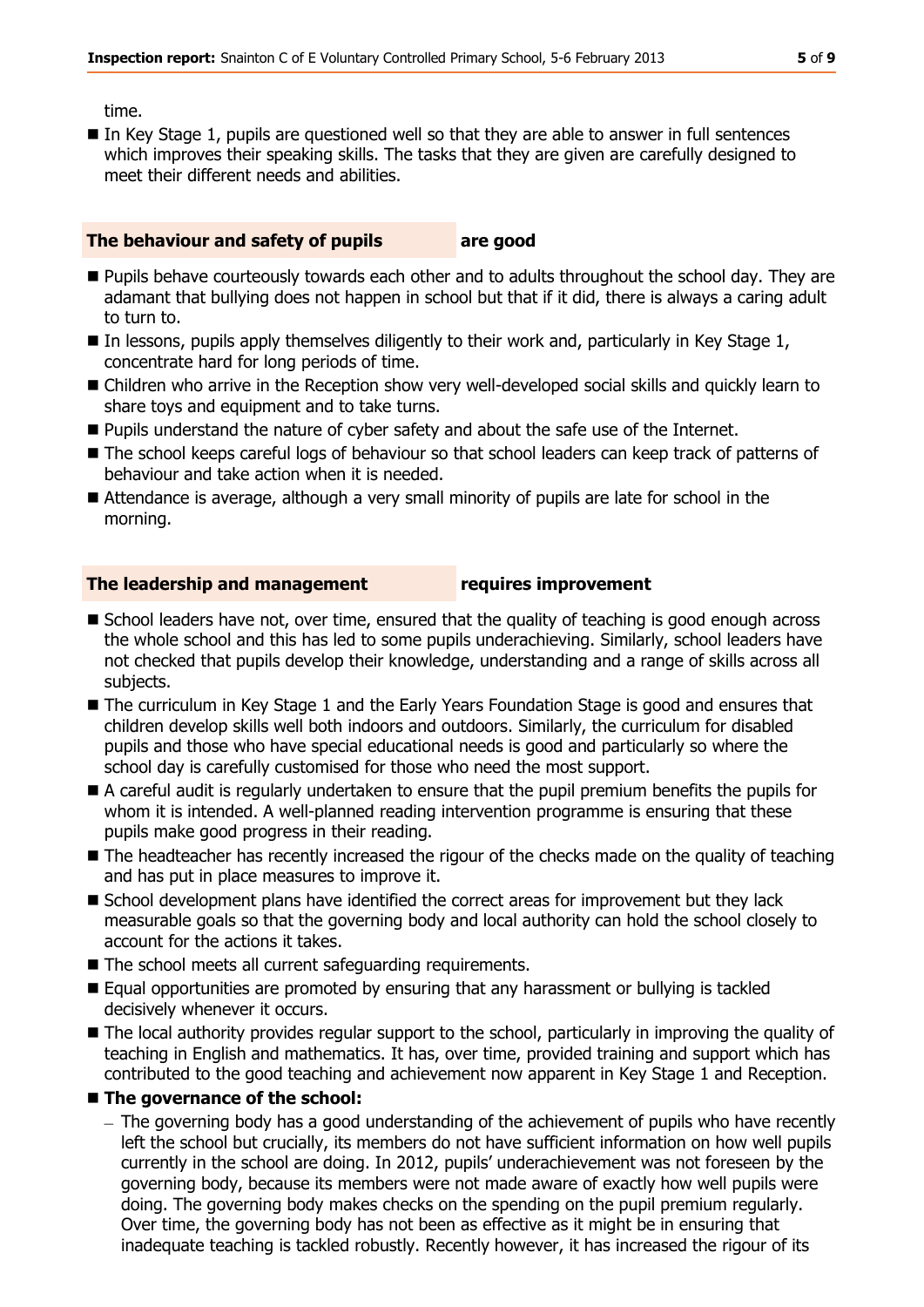checks so that teachers' performance is linked to their salary progression and that the quality of teaching, particularly in Key Stage 2 continues to improve.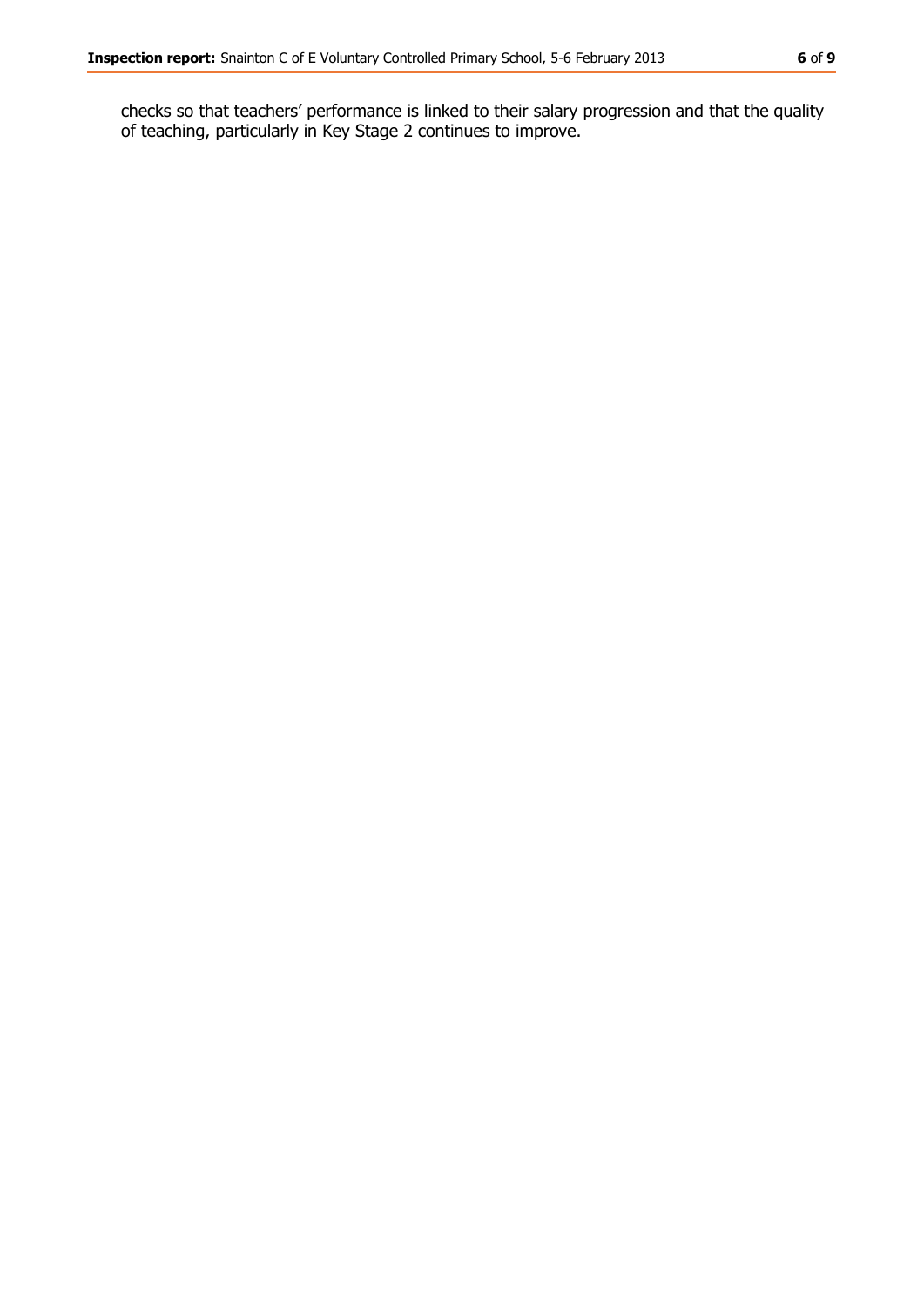| <b>School</b> |                         |                                                                                                                                                                                                                                                                                                                                                                         |
|---------------|-------------------------|-------------------------------------------------------------------------------------------------------------------------------------------------------------------------------------------------------------------------------------------------------------------------------------------------------------------------------------------------------------------------|
| Grade         | <b>Judgement</b>        | <b>Description</b>                                                                                                                                                                                                                                                                                                                                                      |
| Grade 1       | Outstanding             | An outstanding school is highly effective in delivering outcomes<br>that provide exceptionally well for all its pupils' needs. This ensures<br>that pupils are very well equipped for the next stage of their<br>education, training or employment.                                                                                                                     |
| Grade 2       | Good                    | A good school is effective in delivering outcomes that provide well<br>for all its pupils' needs. Pupils are well prepared for the next stage<br>of their education, training or employment.                                                                                                                                                                            |
| Grade 3       | Requires<br>improvement | A school that requires improvement is not yet a good school, but it<br>is not inadequate. This school will receive a full inspection within<br>24 months from the date of this inspection.                                                                                                                                                                              |
| Grade 4       | Inadequate              | A school that has serious weaknesses is inadequate overall and<br>requires significant improvement but leadership and management<br>are judged to be Grade 3 or better. This school will receive regular<br>monitoring by Ofsted inspectors.                                                                                                                            |
|               |                         | A school that requires special measures is one where the school is<br>failing to give its pupils an acceptable standard of education and<br>the school's leaders, managers or governors have not<br>demonstrated that they have the capacity to secure the necessary<br>improvement in the school. This school will receive regular<br>monitoring by Ofsted inspectors. |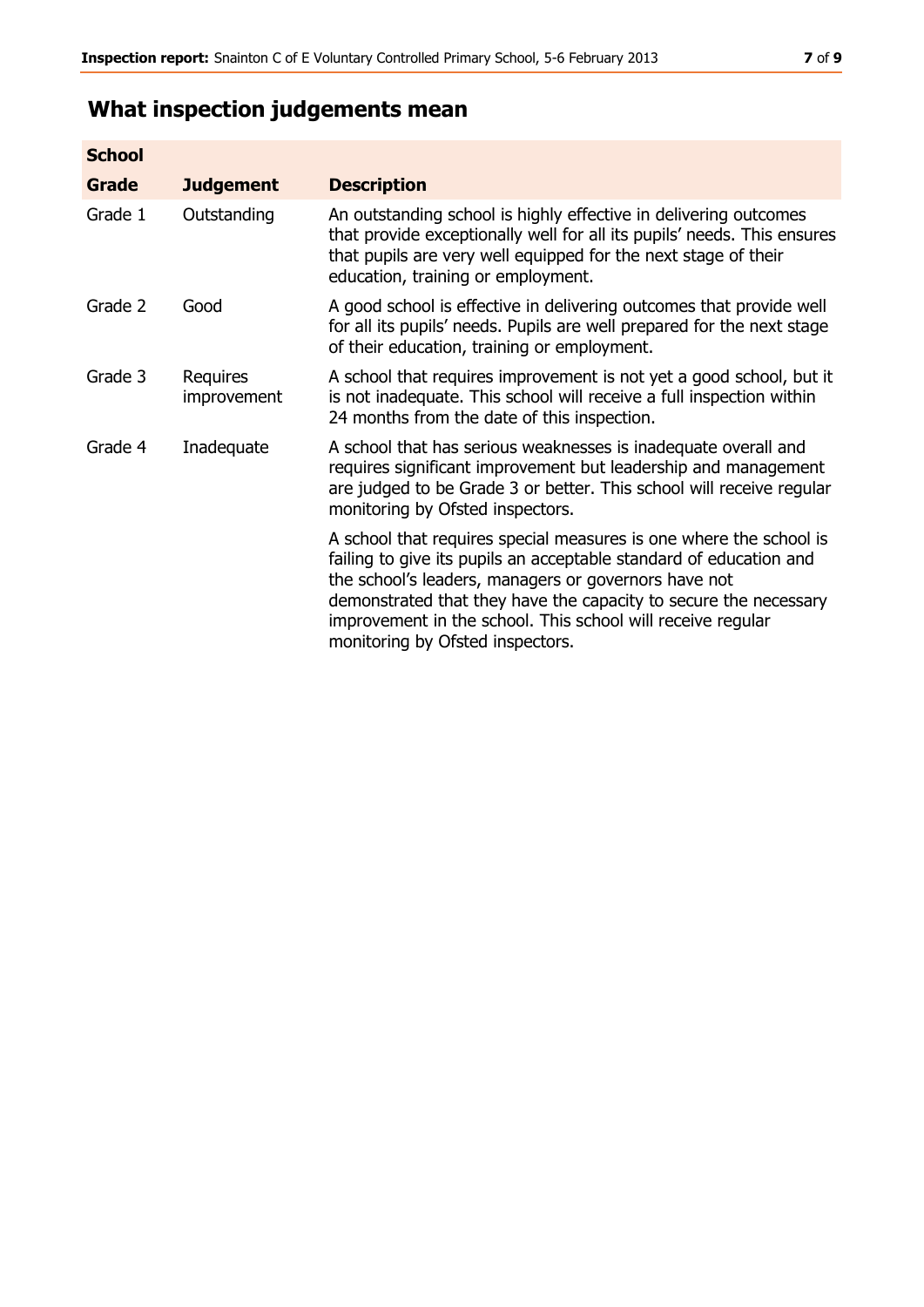## **School details**

| Unique reference number  | 121515          |
|--------------------------|-----------------|
| <b>Local authority</b>   | North Yorkshire |
| <b>Inspection number</b> | 406032          |

This inspection of the school was carried out under section 5 of the Education Act 2005.

| <b>Type of school</b>                      | Primary                       |
|--------------------------------------------|-------------------------------|
| <b>School category</b>                     | Voluntary controlled          |
| Age range of pupils                        | $4 - 11$                      |
| <b>Gender of pupils</b>                    | Mixed                         |
| <b>Number of pupils on the school roll</b> | 52.                           |
| <b>Appropriate authority</b>               | The governing body            |
| <b>Chair</b>                               | Robert Williams               |
| <b>Headteacher</b>                         | Ruth Wackett                  |
| Date of previous school inspection         | 13 June 2011                  |
| <b>Telephone number</b>                    | 01723 859229                  |
| <b>Fax number</b>                          | 01723 859229                  |
| <b>Email address</b>                       | admin@snainton.n-yorks.sch.uk |